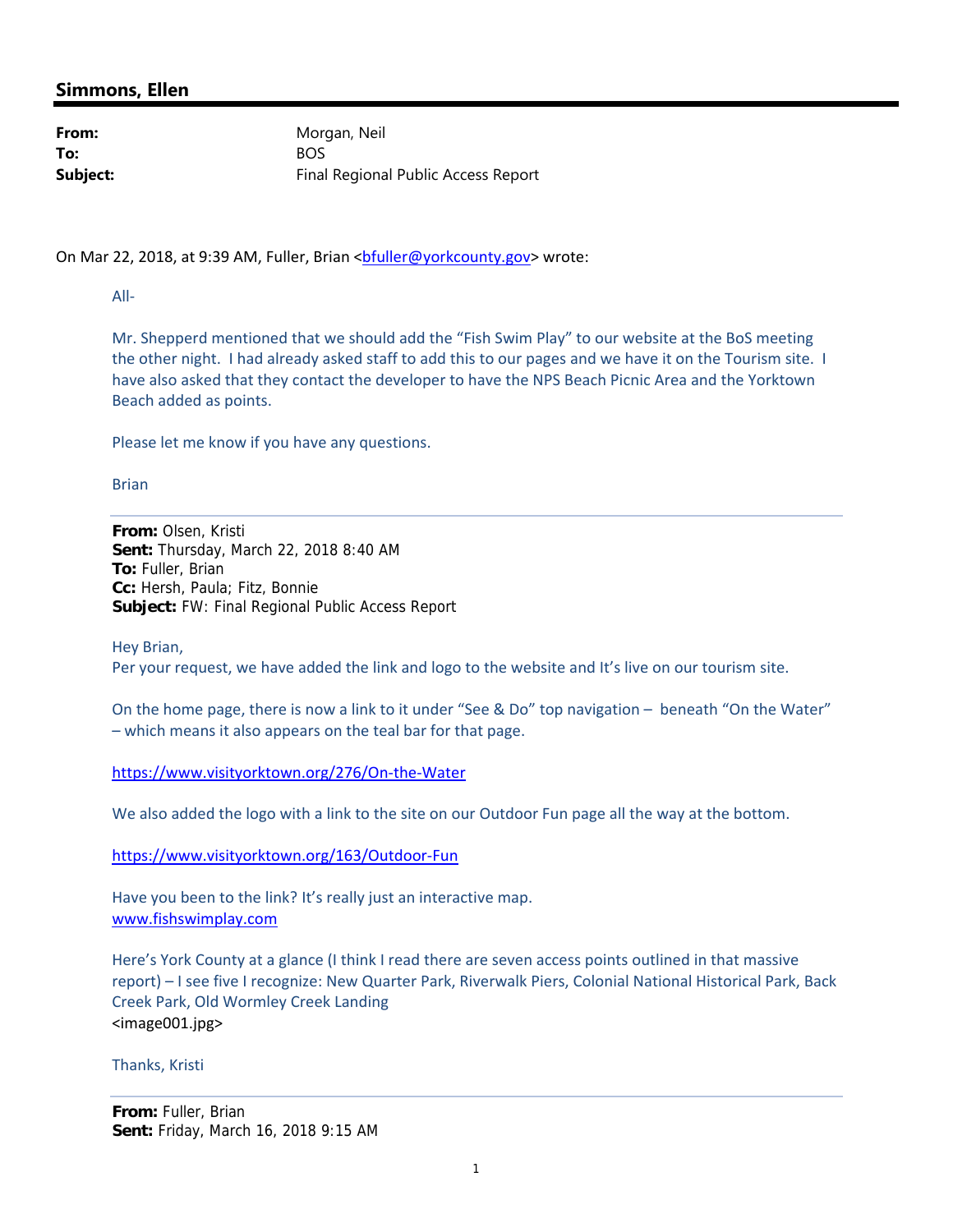We should incorporate this into or websites some way if you think it is best to do. I know this will be a living site so we should have them add things that may be missing.

**Thanks** Brian

## **From:** Sara Kidd [mailto:skidd@hrpdcva.gov] **Sent:** Thursday, March 15, 2018 4:27 PM

**To:** Andy Lunsford - Newport News Parks and Recreation (slunsford@nnva.gov); Ben Kane - City of Norfolk (benjamin.kane@norfolk.gov); Fitz, Bonnie; Britta Ayers - Newport News Planning (bayers@nnva.gov); Byron Carmean - Nansemond River Preservation Alliance (rockplantrn@gmail.com); Carol Steele; Corinna Green; Helen Kuhns - Lynnhaven River Now (helen@LRNow.org); Hellen Gabriel -Suffolk Parks and Recreation (hgabriel@suffolkva.us); Jean Carmean - Suffolk Parks and Recreation Committee (rockplantrn@gmail.com); John Davy (John\_Davy@nps.gov); John Wass; Jose Ribeiro - James City County (jose.ribeiro@jamescitycountyva.gov); Karen Forget - Lynnhaven River Now (karen@lrnow.org); Karla Smith - Nansemond River Preservation Alliance (campkarla@aol.com); Kevin Kaul - Chesapeake Parks, Recreation, and Tourism (kkaul@cityofchesapeake.net); Kyle Barbour - Virginia Department of Conservation and Recreation (kyle.barbour@dcr.virginia.gov); Lillie Gilbert; Lin Olsen -Great Bridge Battlefield and Waterways History Foundation (linolsen@gbbattlefield.org); Mark Furlo - Portsmouth Parks, Recreation, and Leisure (furlom@portsmouthva.gov); Michael Berg - Lafayette Wetlands Partnership (mchlbrg@cox.net); Michael VanAudenhove - City of Williamsburg Parks and Recreation (mvanaude@williamsburgva.gov); Mike Lane - Suffolk-Nansemond Chapter of the Izaak Walton League of America (lanewmike@gmail.com); Monica Christiansen - Chesapeake Parks, Recreation, and Tourism (mchristiansen@cityofchesapeake.net); Nancy Ellis - James City County Parks and Recreation (nancy.ellis@jamescitycountyva.gov); Paula Shea - City of Norfolk Planning (paula.shea@norfolk.gov); Rogard Ross - Friends of Indian River (rogard@yahoo.com); Imburgia, David **Cc:** Whitney Katchmark; Ben McFarlane; Ashley Gordon; Greg Grootendorst; Fuller, Brian; Darrell Crittendon; David Smith (dsmith@isleofwightus.net); Frazier, Lakita; Jim Wilson; John Carnifax; Michael Barber; Michael Poplawski; Robbi Hutton; Sammara Green-Bailey; Stanley Jones (sjones@surrycountyva.gov)

**Subject:** Final Regional Public Access Report

All,

The final document for the *Regional Strategic Plan for Public Access to Waterways* is available to download on our website.

The report as well as FishSwimPlay.com were presented to the HRPDC board this afternoon and the site is now officially launched. We also had some press on it yesterday on WVEC which you can view here.

The brochures and business cards will be going to print soon. We will have them available for localities at the next Regional Environmental Committee meeting in May. If any other groups are interested in getting some brochures, let me know, and we can coordinate once they come in.

If you would like to help us promote FishSwimPlay either on your website or through social media (or both), I am attaching logos that you can use for that purpose.

Thank you all again for your support on this project. We will stay in touch as we continue to keep the website updated.